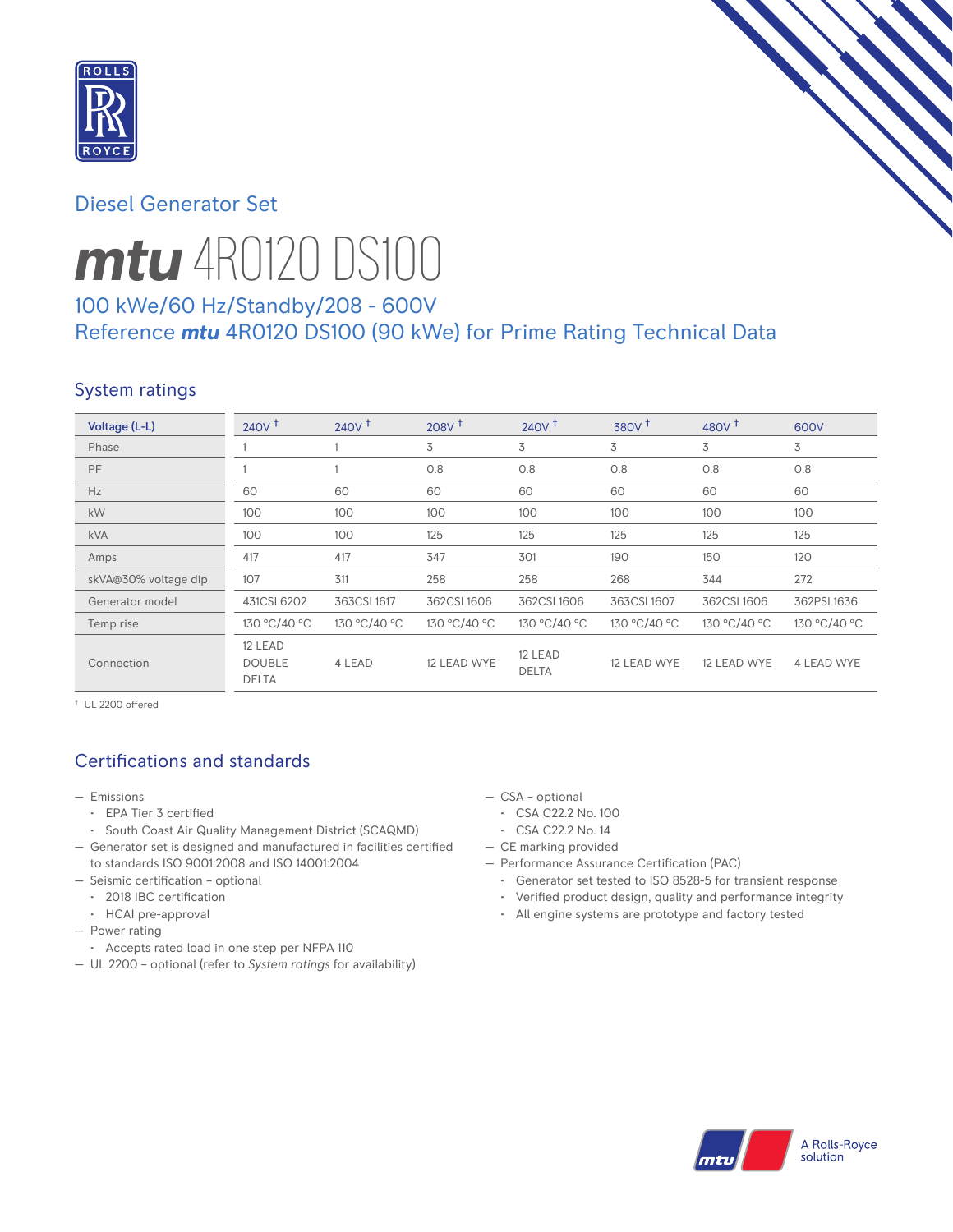## Standard features \*

- Single source supplier
- Global product support
- Two (2) Year/3,000 Hour Basic Limited Warranty
- OM924LA diesel engine
	- 4.8 liter displacement
	- 4-cycle
- Engine-generator resilient mounted
- Complete range of accessories
- Cooling system
	- Integral set-mounted
	- Engine-driven fan

# Standard equipment \*

#### Engine

- Air cleaner
- Oil pump
- Oil drain extension and shut-off valve
- Full flow oil filter
- Fuel filter with water separator
- Jacket water pump
- Thermostats
- Blower fan and fan drive
- Radiator unit mounted
- Electric starting motor 12V
- Governor electronic isochronous
- Base formed steel
- SAE flywheel and bell housing
- Charging alternator 12V
- Battery box and cables
- Flexible fuel connectors
- Flexible exhaust connection
- EPA certified engine

#### Generator

- NEMA MG1, IEEE, and ANSI standards compliance for temperature rise and motor starting
- Self-ventilated and drip-proof
- Superior voltage waveform
- Solid state, volts-per-hertz regulator
- $\pm$  1% voltage regulation no load to full load
- Brushless alternator with brushless pilot exciter
- 4 pole, rotating field
- 130 °C maximum standby temperature rise
- 1-bearing, sealed
- Flexible coupling
- Full amortisseur windings
- 125% rotor balancing
- 3-phase voltage sensing
- 100% of rated load one step
- 5% maximum total harmonic distortion
- Generator
	- Brushless, rotating field generator
	- 2/3 pitch windings
	- 300% short circuit capability with optional Permanent Magnet Generator (PMG)
- Digital control panel(s)
	- UL recognized, CSA certified, NFPA 110
	- Complete system metering
	- LCD display

### Digital control panel(s)

- Digital metering
- Engine parameters
- Generator protection functions
- Engine protection
- SAE J1939 Engine ECU Communications
- Windows®-based software
- Multilingual capability
- Communications to remote annunciator
- Programmable input and output contacts
- UL recognized, CSA certified, CE approved
- Event recording
- IP 54 front panel rating with integrated gasket
- NFPA 110 compatible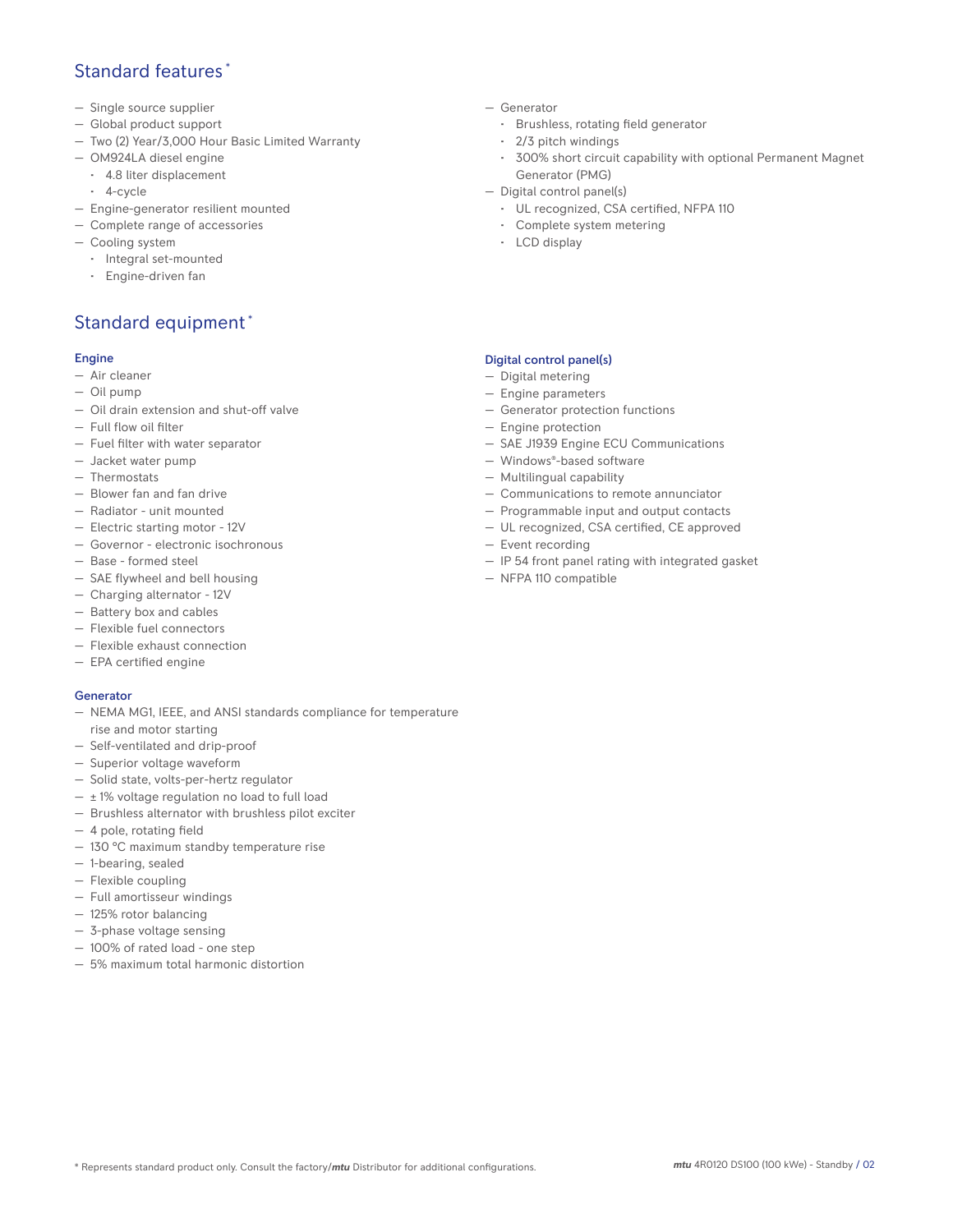# Application data

## Engine

| Manufacturer                         | Mercedes-Benz                            |
|--------------------------------------|------------------------------------------|
| Model                                | OM924LA                                  |
| Type                                 | 4-cycle                                  |
| Arrangement                          | 4-inline                                 |
| Displacement: $L$ (in <sup>3</sup> ) | 4.8 (293)                                |
| Bore: cm (in)                        | 10.6(4.17)                               |
| Stroke: cm (in)                      | 13.6 (5.35)                              |
| Compression ratio                    | 17.5:1                                   |
| Rated rpm                            | 1,800                                    |
| Engine governor                      | MR <sub>2</sub> / CPC <sub>4</sub> -ECAN |
| Maximum power: kWm (bhp)             | 147 (197)                                |
| Steady state frequency band          | ± 0.25%                                  |
| Air cleaner                          | dry                                      |
| Liquid capacity                      |                                          |
| $T - 1 = 1 - 11 - 11 - 11 - 11$      | $1 - 0$ $(1 - 0)$                        |

| Total oil system: L (gal)             | 15.8(4.2) |
|---------------------------------------|-----------|
| Engine jacket water capacity: L (gal) | 7(1.8)    |
| System coolant capacity: L (gal)      | 20.8(5.5) |
|                                       |           |

### Electrical

| Electric volts DC                                            |     |
|--------------------------------------------------------------|-----|
| Cold cranking amps under -17.8 $^{\circ}$ C (O $^{\circ}$ F) | 950 |
| Batteries: group size                                        | .31 |
| Batteries: quantity                                          |     |
|                                                              |     |

#### Fuel system

| $-6$ JIC     |
|--------------|
| $3/8"$ ID    |
| $-6$ JIC     |
| $3/8"$ ID    |
| 2.7(9)       |
| diesel #2    |
| 328.2 (86.7) |
|              |

## Fuel consumption\*

| Fuel consumption <sup>*</sup>                                           |                |
|-------------------------------------------------------------------------|----------------|
| At 100% of power rating: L/hr (gal/hr)                                  | 28.4(7.5)      |
| At 75% of power rating: L/hr (gal/hr)                                   | 21.3(5.6)      |
| At 50% of power rating: L/hr (gal/hr)                                   | 15.5(4.1)      |
|                                                                         |                |
| * Based on 362CSL1606 480 volt generator set                            |                |
| Cooling - radiator system                                               |                |
| Ambient capacity of radiator: °C (°F)                                   | 50 (122)       |
| Maximum restriction of cooling air:                                     |                |
| intake and discharge side of radiator: kPa (in. H <sub>2</sub> 0)       | 0.12(0.5)      |
| Water pump capacity: L/min (gpm)                                        | 143(37)        |
| Heat rejection to coolant: kW (BTUM)                                    | 46.3 (2,633)   |
| Heat rejection to air to air: kW (BTUM)                                 | 26.9 (1,530)   |
| Heat radiated to ambient: kW (BTUM)                                     | 27.1(1,541)    |
| Fan power: kW (hp)                                                      | 3.3(4.4)       |
| Air requirements                                                        |                |
| Aspirating: *m <sup>3</sup> /min (SCFM)                                 | 9.1(321)       |
| Air flow required for radiator                                          |                |
| cooled unit: *m <sup>3</sup> /min (SCFM)                                | 209 (7,381)    |
| Remote cooled applications; air flow required for                       |                |
| dissipation of radiated generator set heat for a                        |                |
| maximum of 25 °F rise: *m <sup>3</sup> /min (SCFM)                      | 99.1 (3,500)   |
| * Air density = $1.184$ kg/m <sup>3</sup> (0.0739 lbm/ft <sup>3</sup> ) |                |
| <b>Exhaust system</b>                                                   |                |
| $(1)$ $(1)$ $(0)$ $(0)$                                                 | $40.4$ $(750)$ |

| Gas temperature (stack): °C (°F)                            | 404 (759)  |
|-------------------------------------------------------------|------------|
| Gas volume at stack temperature: $m^3/m$ in (CFM)           | 24.1 (851) |
| Maximum allowable back pressure at                          |            |
| outlet of engine, before piping: kPa (in. H <sub>2</sub> 0) | 6.5(26)    |
|                                                             |            |